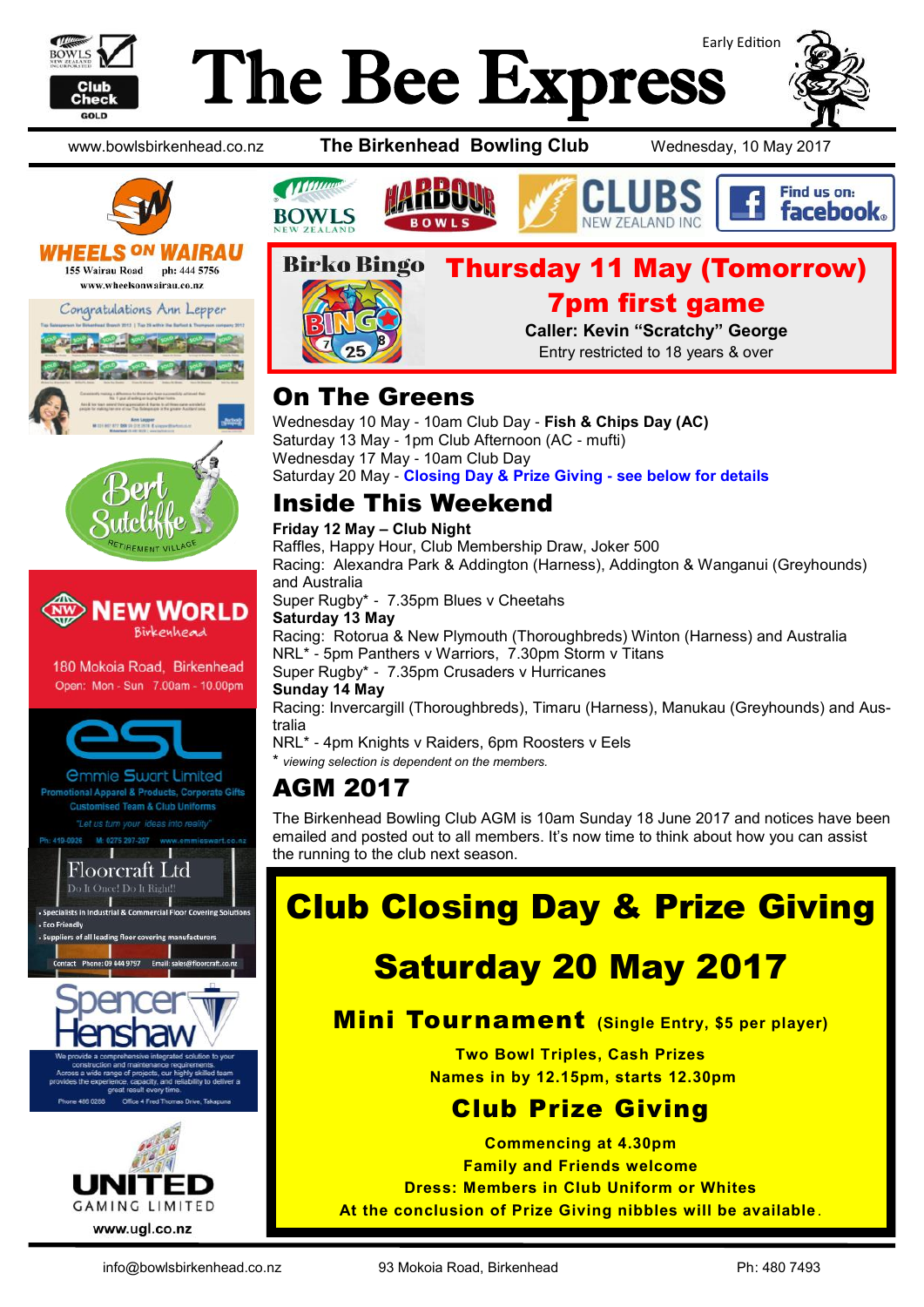





#### BIRKENHEAD Recreation Drive PH: 418 2424 Proudly Supporting

Bowls Birkenhead www.birkenheadrea.com

# **Today's Club Draws \$400 & \$150 Joker 500 Draw - only 16 cards left**

### Rose Bowl is Birkenhead's

#### *By Jerome Rusk*

The Birkenhead Bees are this season's Northern Region Junior Interclub Champions. After qualifying to represent North Harbour, the Bees travelled up the northern highway to Hikurangi Bowling Club (christened as the club with the best biscuits by many of the players), found 10mins north of Whangarei where they took on the champions from Counties, Auckland, Northland and Far North. Pukekohe, Balmoral, Arapohue and Opononi were their foes and over a full days play consisting of 1 hour and 20 minute battles, Birkenhead

were eventually anointed Champions, emulating the 2012-13 Junior Bees, but this years team are heaps better.

Once again the Triples team featuring the Belcher Bombers, led the way. Jerry at lead and Jacqui at 2, continued their outstanding form, setting the platform for team captain J. J. Heath to shine. They won 3 of their 4 games with the one loss being their first of the entire Interclub season. Amazing! 9 points collected for the team.

Lead Garry Wallace and team funny guy Robbie Henson also stepped up when needed to register 2 wins from their 4 matches, with Henson's focus strengthened by the

knowledge he had a dozen beers cooling in his chilly bin for after the days play. 6 points to the tally.



Mercedes Rose Bowl winners 2017 - Birkenhead Bees. Standing: Dale Ineson (manager) Gary Wallace, Ruth Lynch (manager) Jerome Rusk, Jacqui Belcher, Jerry Belcher, Jimmy Heath front: Robbie Henson.

Jerome Rusk in the singles captured 2 wins and a draw from his quartet of battles including a 19-18 win in his first game, coming from 4-18 down to get up. To balance that out however he let rip a wrong bias and that took all the gloss off his comeback win. Nah not really but he insists he should stop doing those. 7 more points to the Bees and a grand total of 22 points and the overall top total for the day! Second equal were Pukekohe and Arapohue on 19.

At the after match function, Jimmy laid out a touching speech (teary eyes were evident), but Henson's challenge to him to do a celebratory nudey run around the green was quickly shut down, much to the disappointment of a few of the females in attendance. Then it was off home to The Shore as newly crowned Champions of the World... we'll sort of. A special shout out to our tireless management team of Dale and Adele Ineson, who have

been the backbone of the team. Thank you to Ruth Lynch and Gary Beer for their support up north. Thank you to the Club for the continual backing and a special thumbs up to Jimmy Jandel Heath for his organisation skills and supreme Captaincy. This is Jimmy's final year in the Junior ranks. He will be missed. Bring on next year and may the Bees continue to conquer!

# **Closing Day & Prize Giving Saturday 20 May**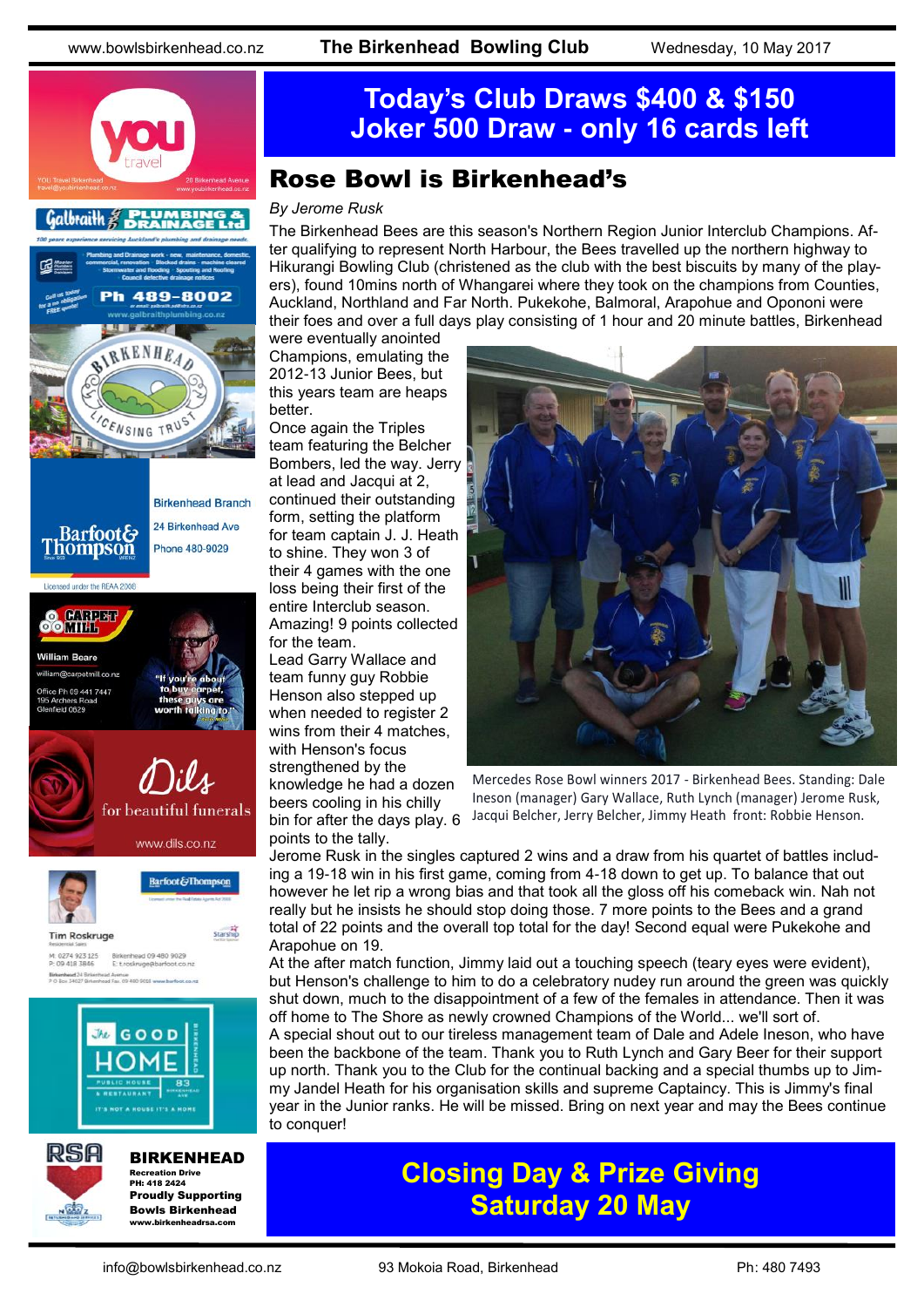



180 Mokoia Road, Birkenhead Open: Mon - Sun 7.00am - 10.00pm



*<u>Ommie Swart Limited</u>* onal Apparel & Products, Corporate Gifts **Customised Team & Club Uniforms** M: 0275 297-297 www.emmieswart.co.nz



#### **LION BREWERIES**





### Champ of Champ Singles

While our 1-5 year interclub team was up north winning the Mercedes Rose Bowl. Birkenhead's Club singles champions Adele Ineson and Jack Huriwai made the trek up to Manly Bowling Club chasing their respective BNH Champ of Champ singles titles. Unfortunately neither player made it through to the second day.

## The Club's Carpark & Car Parking

The Birkenhead Bowling Club has limited car parking and over the years has built a strong relationship with the Birkenhead Primary School enabling both property owners to utilise each other's limited parking resources together. Recently (three years) the Birkenhead Kindergarten has also been involved.

Primarily the Club's carpark is for use by members and visitors while frequenting the club. There are agreements in place between both the Birkenhead Primary School and the Birkenhead Kindergarten to allow parents to park for 10 minutes for the purpose of dropping off and picking up children. Please be mindful of children in the car park school mornings and afternoons.

The club also has use of the Kindergarten's parking during Sunday Tournaments. Wednesday Open Tournaments there are a limited number (9) of additional carparks available in the school carpark. All other times during school hours the Primary School carpark is a "towaway area".

We are also fortunate enough, with advanced notice, to be able to use inside the primary school gate for parking.

It is not fostering the relationships we have with our neighbours when ill-informed members take car park matters into their own hands.

Logan has told the club that from time to time they are parks available in the school carpark during school hours, but they must clear this with him prior to parking.

# Friday Club Nights

Merv "The Swerve" spins the raffles from around 4.30 onwards, Happy hour 5 - 6pm, Joker 500 on sale from 5pm, Club Membership Draw drawn between 5.30 - 6.30pm.

## Club Membership & Joker Draws

Club Membership & Joker 500 draws drawn Wednesdays & Fridays. Club membership drawn between 5pm - 6pm, and Fridays between 5.30 - 6.30pm. Members must be present at the draw to claim the prize.

Joker 500, numbers on sale from 5pm—6pm. Purchase a number or numbers, a winning number is drawn at 6.15pm. The purchaser of that winning number selects a card from the Joker cabinet and receive the corresponding prize with the top prize being \$500 every Wednesday and Friday.

# **Bowls Shop Birkenhead**

Located inside the Club House (93 Mokoia Road, Birkenhead) Aero Bowls , Comfitpro Bags , Comfitpro Footwear , Bowls Apparel , Wet Weather Clothing , Bowls Accessories and more…… *Opening hours 3pm - 5pm daily or on request*



**Shop online at www.bowlsbirkenhead.co.nz**